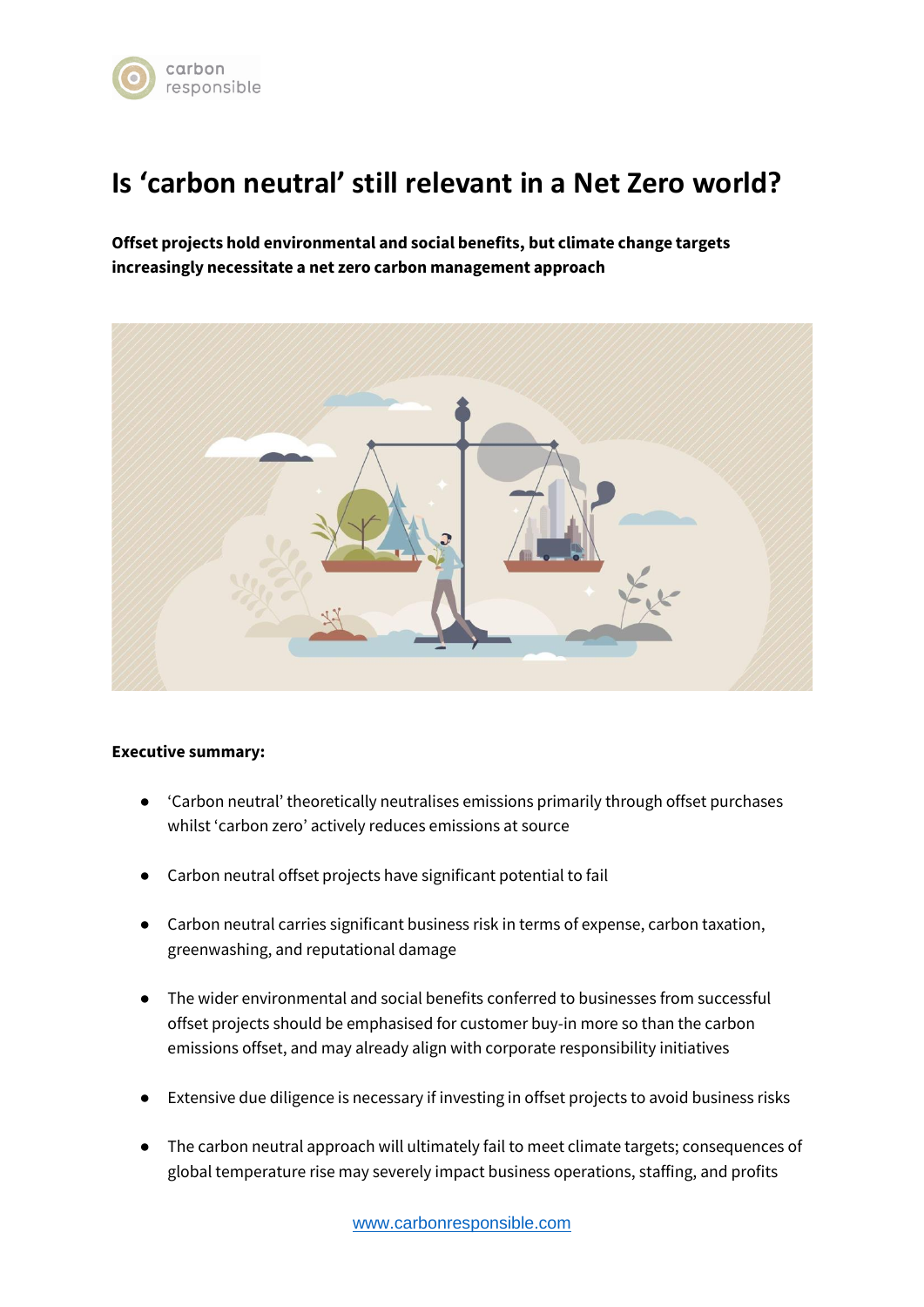

# **Understanding carbon terms**

The terminology used in describing carbon impact is both confusing and evolving. Understanding the key terms is useful in assessing the continued relevance of the term "Carbon Neutral". Firstly, carbon neutral refers to a carbon management approach which results in no net release of carbon from a business' practices. This is primarily achieved through the purchase of carbon offsets or credits, equal in part or full to the carbon emissions produced by the business. This theoretically balances, or neutralises, these emissions overall.

Offsets are available as a variety of different projects, from the expansion of energy production facilities and technologies that are less carbon intensive, to projects that help to capture and store carbon through technology or nature-based solutions. Offset purchasing is typically employed to facilitate a 'business as usual' approach, whereby businesses do not reduce the emissions that their business activities produce, at source. With no incentive to reduce direct emissions whilst offsets are considered a viable alternative, there is no reduction in emissions generation over time.

This critically differs from the net zero approach, which instead prioritises practical, first-hand emissions reduction, and uses offsetting only as a last resort. Carbon positive goes a step beyond net zero, to additionally remove carbon from the atmosphere once net zero has been achieved, in order to create a net positive impact for the planet. This term is used interchangeably with carbon negative, which shares the same meaning.



Image: Stepwise carbon management.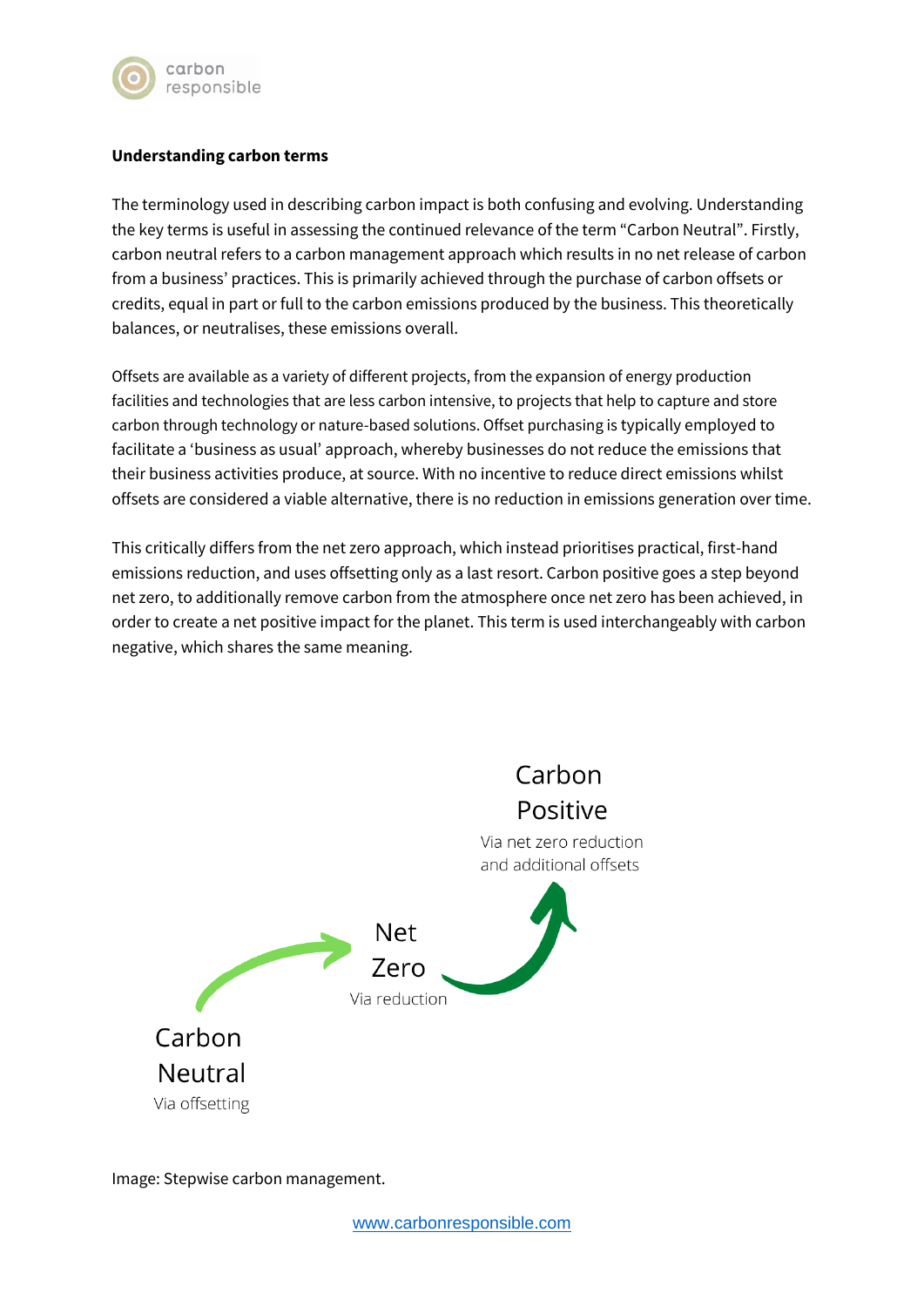

# **Wider benefits of using a carbon neutral approach**

Carbon management, through either carbon neutral, or net zero approaches, is increasingly expected as a standard business practice by customers. Therefore, your business may harness increased brand value through selecting a portfolio of offset projects which confer additional environmental and societal benefits on your brand, beyond carbon management. These frequently support UN Sustainable Development Goals, and should be explored with respect to new or existing wider corporate responsibility initiatives which drive consumer buy-in.



Image: Wider benefits of carbon offset projects.

These solutions are important, valuable and worthwhile, and should be pursued. However, there is a strong argument that to exert enough control over greenhouse gas-driven global warming and biodiversity decline to avoid adverse global impacts, protect food and water systems, and limit natural disasters, such nature-based solutions, renewable energy transitions and management should be occurring in addition to, rather than instead of, carbon reduction.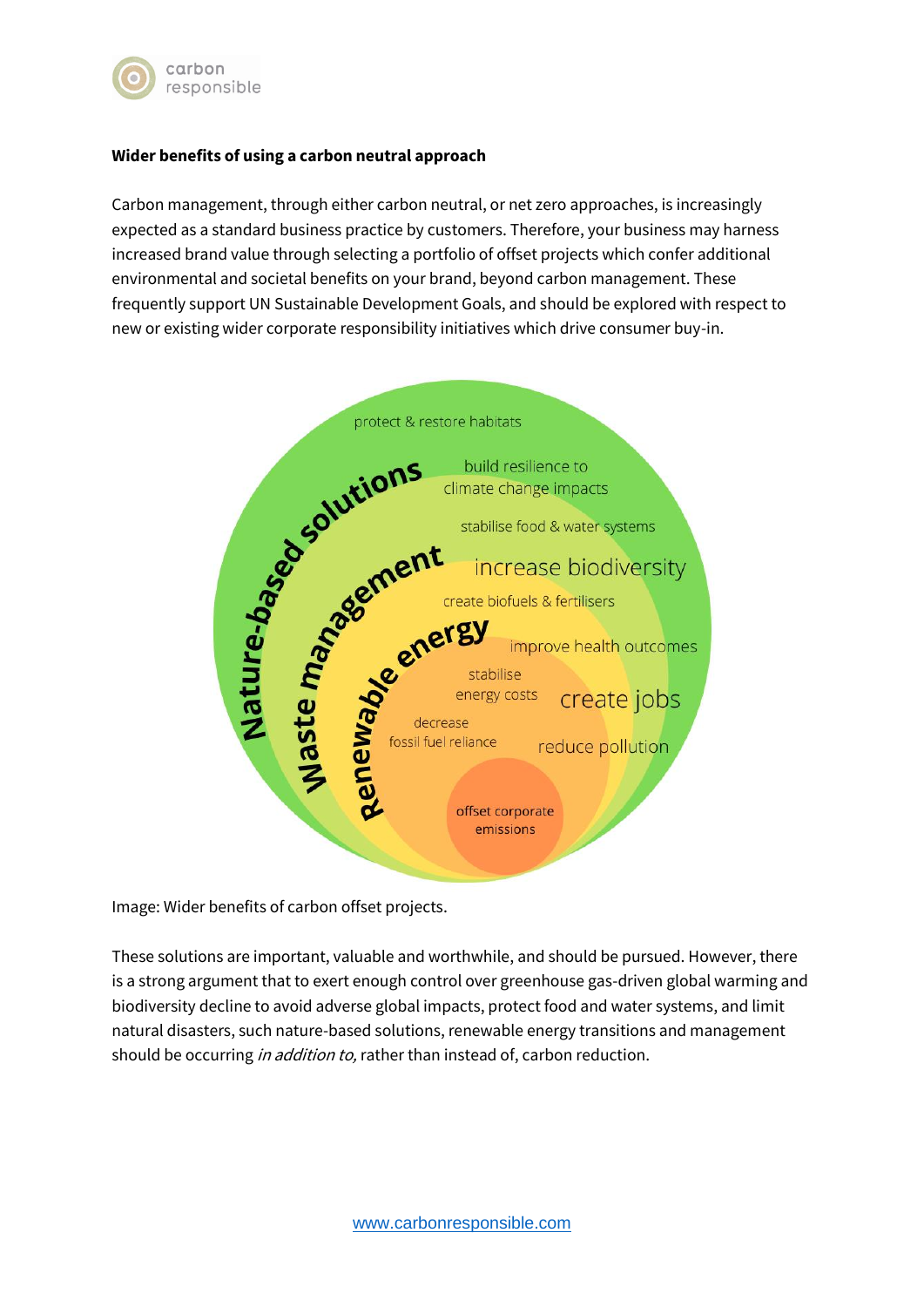

### **Risks of carbon neutral**

Offset projects have a rich history of failure, in which case, no net benefit is achieved at all. Failure can occur even years after the carbon emissions were written off on paper, for example, a forest fire which destroys a reforestation project, can effectively null and void that emissions offset. Carbon neutral therefore carries the risk of wasting money that could be better spent on carbon reduction.

Additionally, if publicising a carbon neutral label dependent on failed or miscalculated offsets, a business additionally carries the risk of greenwashing and subsequent reputational damage, as consumers become savvier about climate and carbon management realities. Even when functioning perfectly, adopting, and publicising such an approach may not communicate the same understanding of the climate crisis, and determination in striving for climate targets, as a net zero approach, however well intentioned. As understanding of climate change and carbon management progresses amongst investors and the wider public, this too may become a reputational and business risk.

In the future, the risk of carbon taxation may also apply, even whilst offsetting, as a business continues to emit greenhouse gases. In combination with the rising cost of electricity and fuel, businesses may pay twice - for both offsets and risk costs; carbon neutral will likely therefore be an expensive strategy in the long-term.

On a global scale, carbon neutral operates on the assumption that sequestering carbon at another place and point in time whilst continuing to emit greenhouse gases into the atmosphere, is a feasible way of achieving a 1.5°c increase (above pre-industrial levels) limit on global warming. This stands in direct contrast to the approach outlined in  $1.5^{\circ}$ c pathways by the Intergovernmental Panel on Climate Change, which explicitly requires radical and urgent decarbonisation through reduction, in addition to sequestration methods. Without such action, and if greenhouse gas emissions continue at current rates, the 1.5°c threshold will likely be surpassed around the year 2030, and 2°c around the year 2050. The consequences of these global temperature rises may severely impact business operations, staffing, and profit.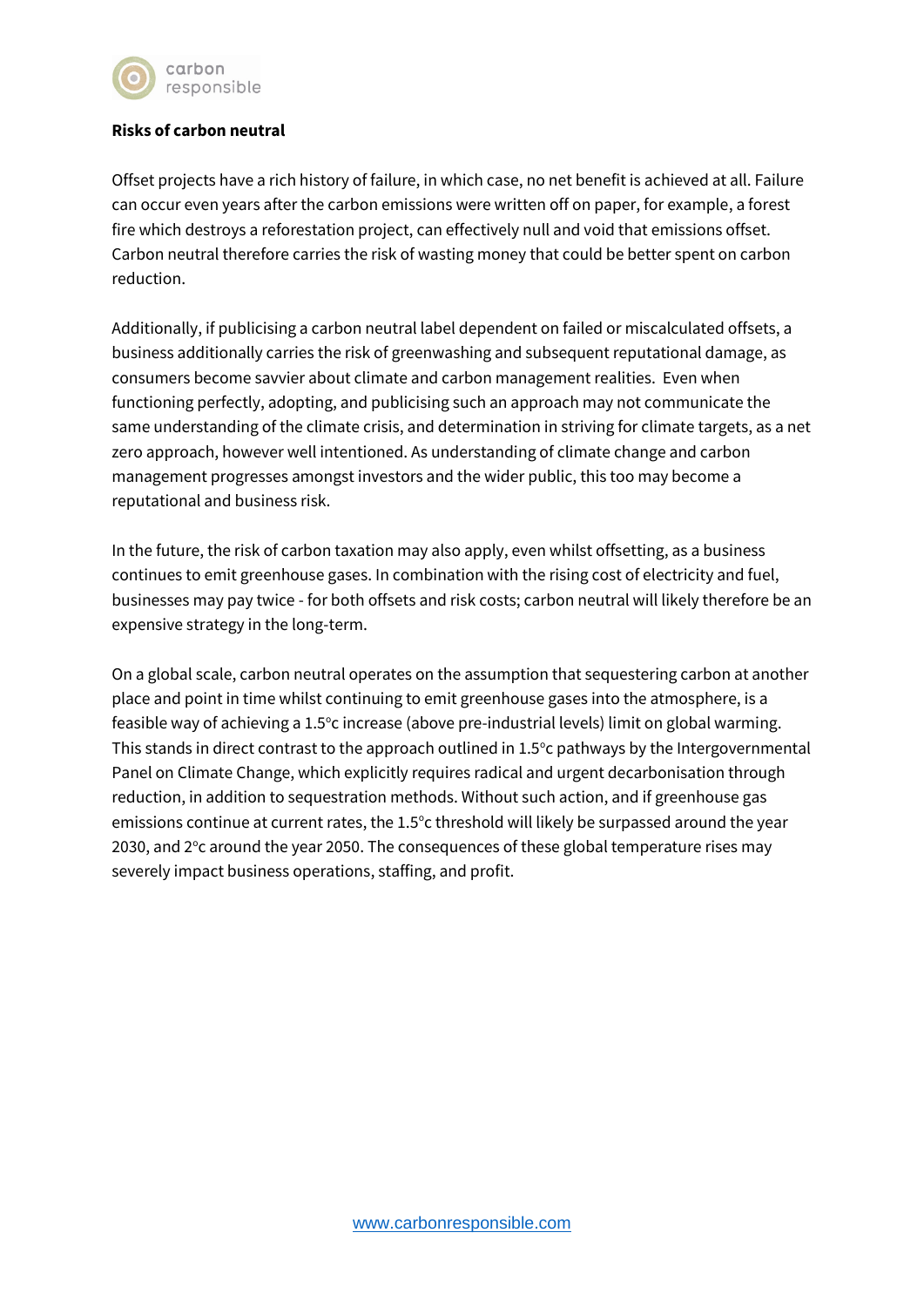



Carbon offset projects can fail in many ways:

- Projects may not actually exist, or if planned, not come to fruition.
- The offset calculation is wrong and/or does not account for complicated factors:
	- The amount of carbon calculated to be offset may not be physically possible. For example, of trees planted, depending on several conditions, survival rates may typically be as low as 30%, with expertise and management over several years required to ensure higher rates of survival.
	- Calculations may not account for the time required to sequester a specified amount of carbon - this may be years and even decades. For example, a rowan tree may take 15 years to reach maturity, whilst an oak tree can take 40 years. Using the example of clean energy, it may take several years for a wind turbine or solar panel installation itself to become carbon neutral or positive, leading to specified carbon savings, due to the embedded carbon emissions produced during its manufacturing process.
	- The amount of carbon offset may be temporary, and lifespan not factored into calculations. For example at the end of a tree's lifespan, if burnt or decomposed, carbon sequestered is directly or indirectly returned to the atmosphere. An oak tree may live for up to 1000 years, whilst a rowan may live for around 120 years.
- The project may be branded as an offset retrospectively, or may occur regardless of carbon offset investment and therefore is not attributable as an offset for any specific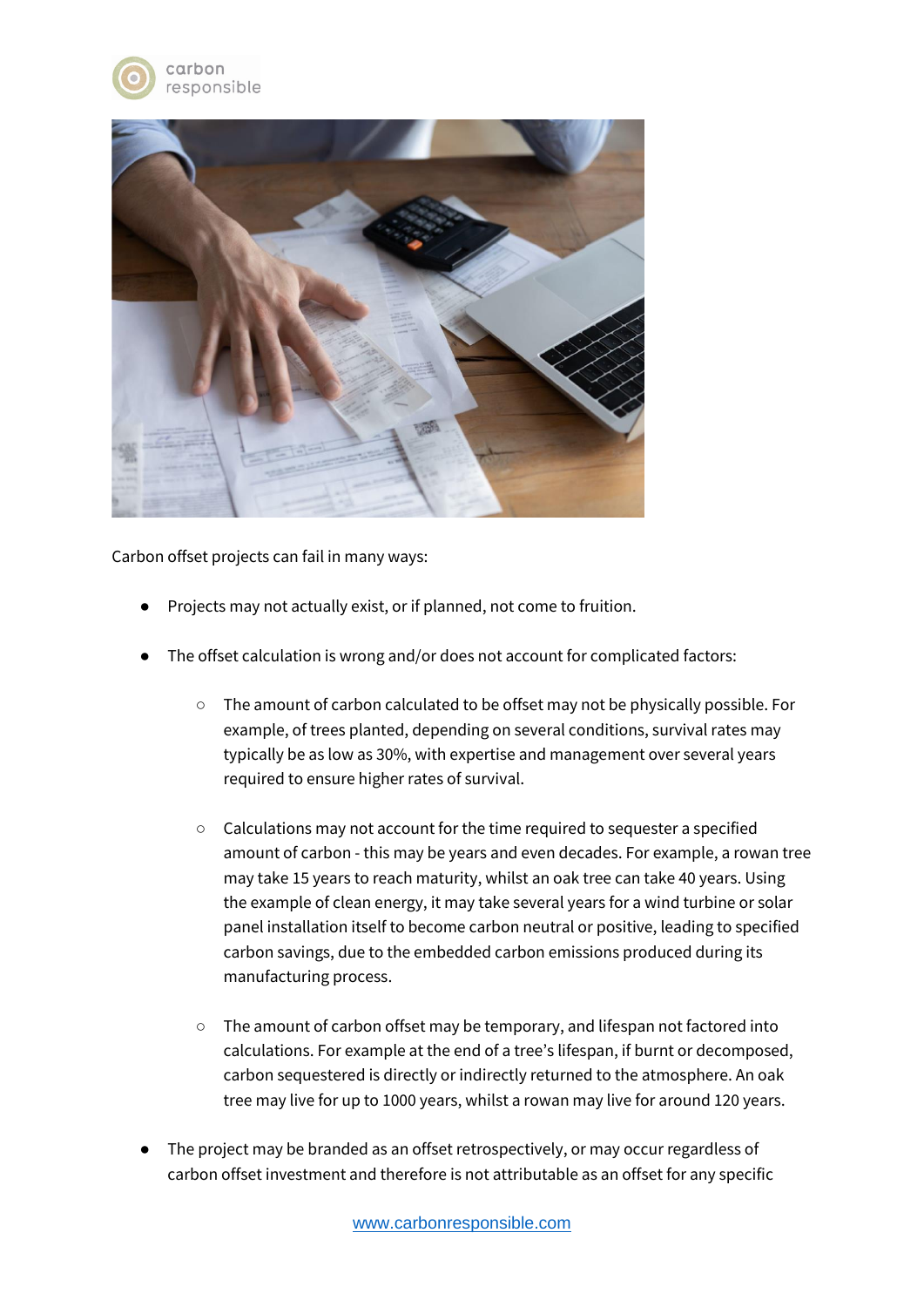

carbon emission because it is not 'additional' to business-as-usual projects which are already green-lit or developed. The World Economic Forum has found that as little as 2% of offset projects are certifiably additional.

● Finally, there may not be the infrastructure and investment to develop, maintain and monitor the offset project to deliver its results well into the future. Under these circumstances, carbon ceases to be offset in the likely scenario that the project fails.

# **Due diligence on carbon neutral projects**

Businesses which cannot reduce emissions or have reached the limit of emissions reduction in their net zero approach, or wish to pursue wider environmental and social strategy, may especially benefit from due diligence prior to investing in offset projects, to protect from offset related business risks. This is because although offsets do not address emissions at source, if successful, they can be used as an interim measure until technological advances can address these remaining emissions at scale.



Image: Due diligence steps in carbon offsets.